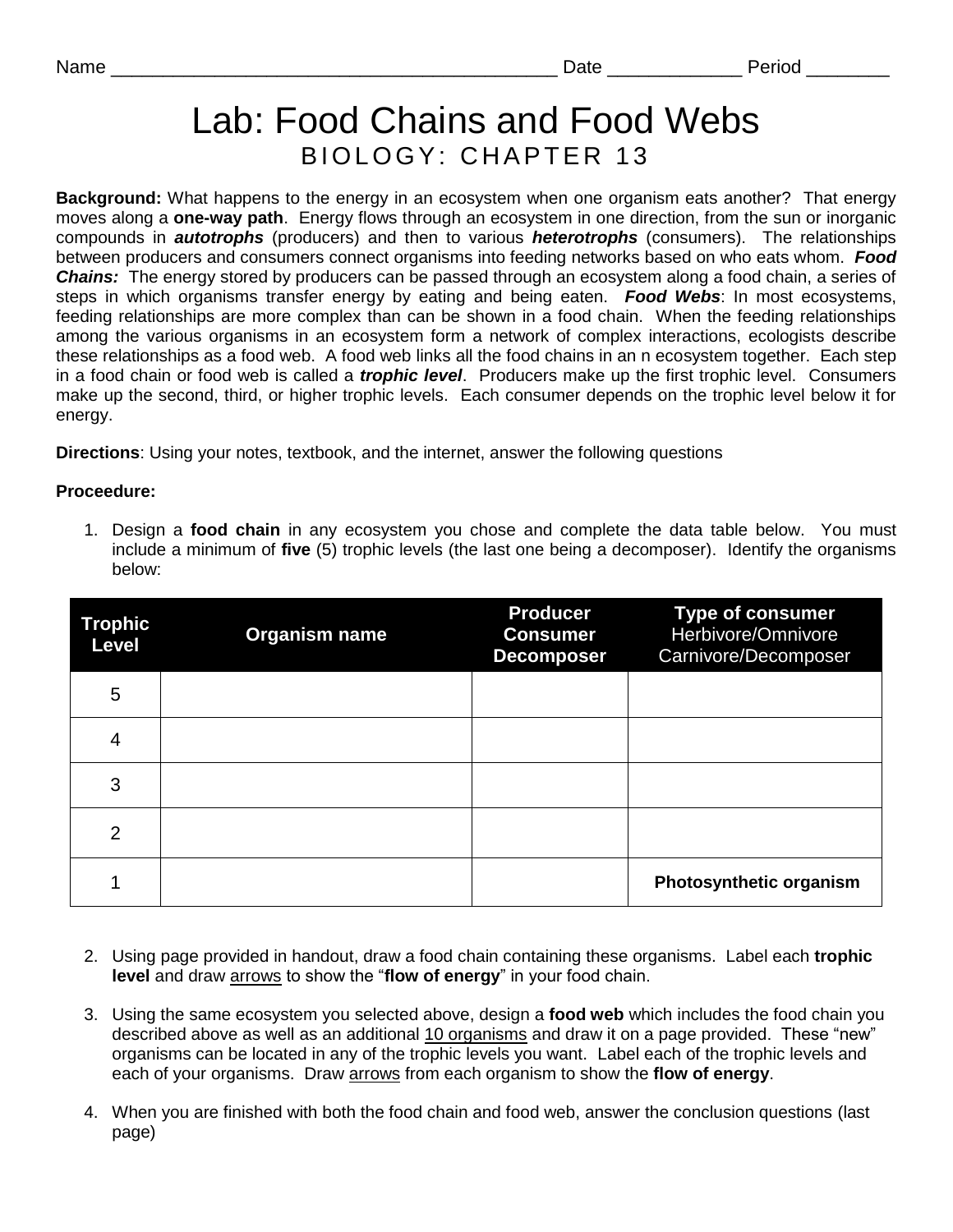**FOOD CHAIN (Draw below)**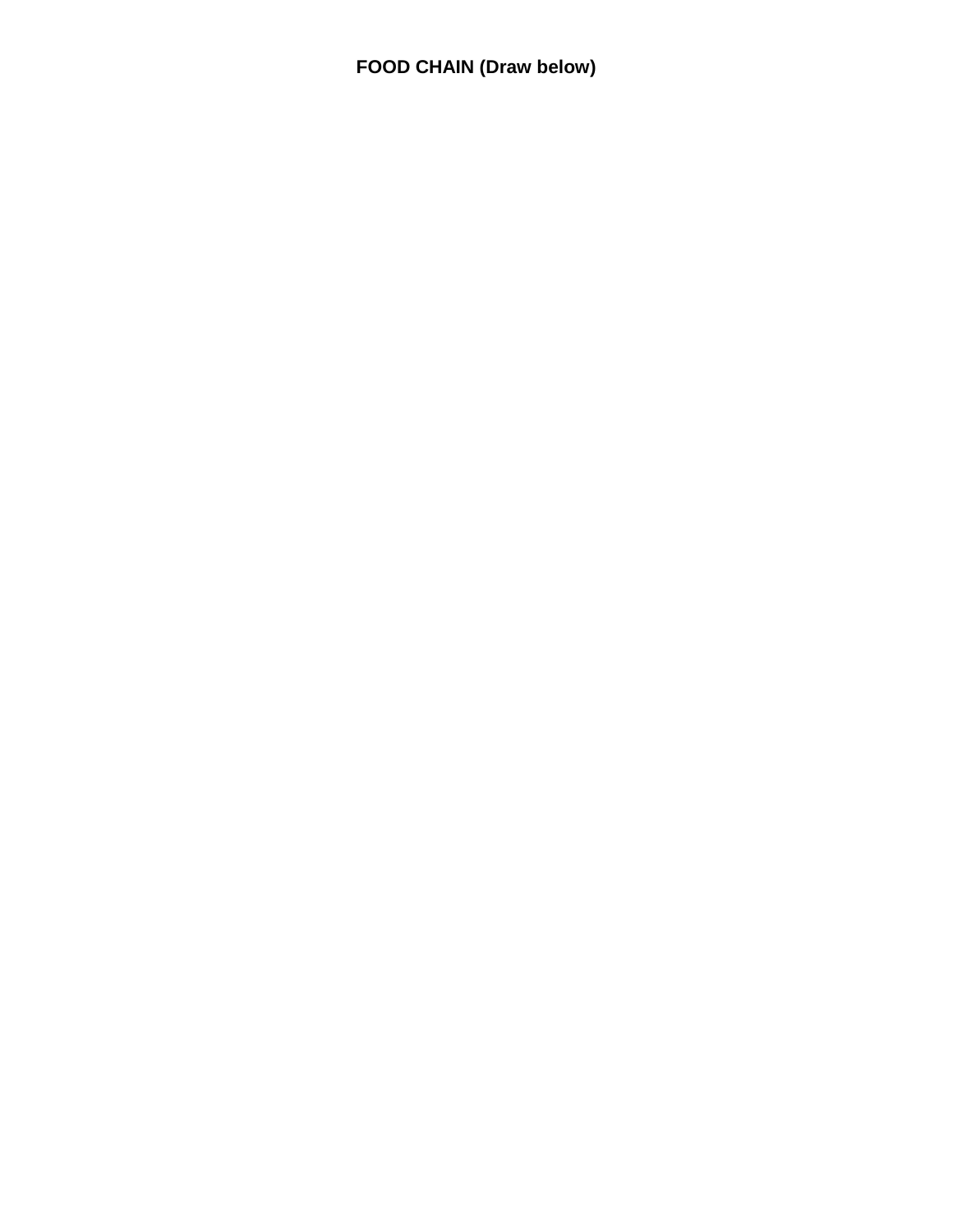**FOOD WEB (Draw below)**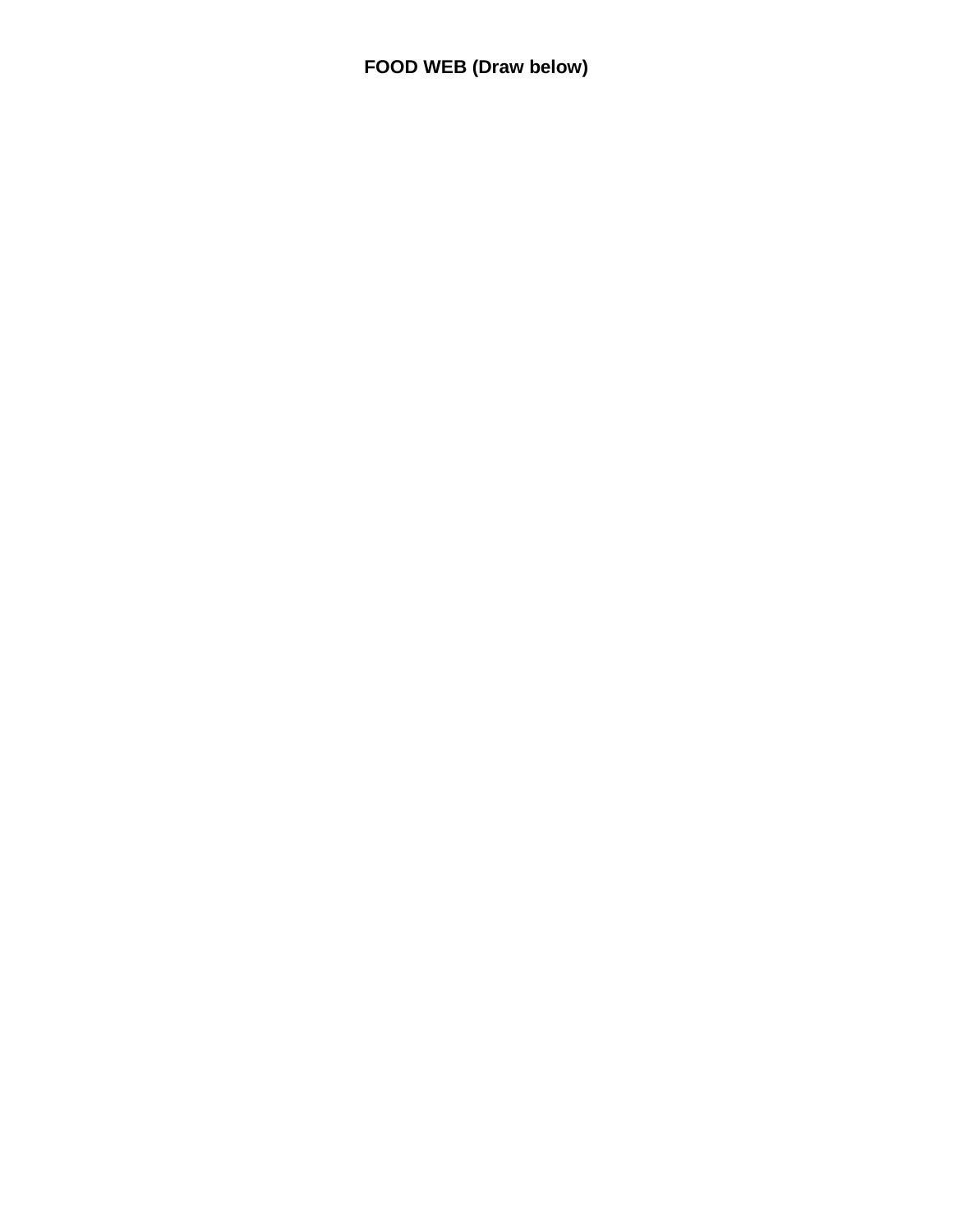## **Questions:**

1. What is a **trophic level**?

- 2. What is the **ultimate source of energy** for most organisms on our planet?
- 3. What is the difference between a **food chain** and a **food web**?

- 4. What is a **decomposer**? Give examples
- 5. Why is the transfer of energy and matter in a food chain only about **10 percent efficient**?

6. What is an **ecological pyramid**? Describe the three different types of ecological pyramids.